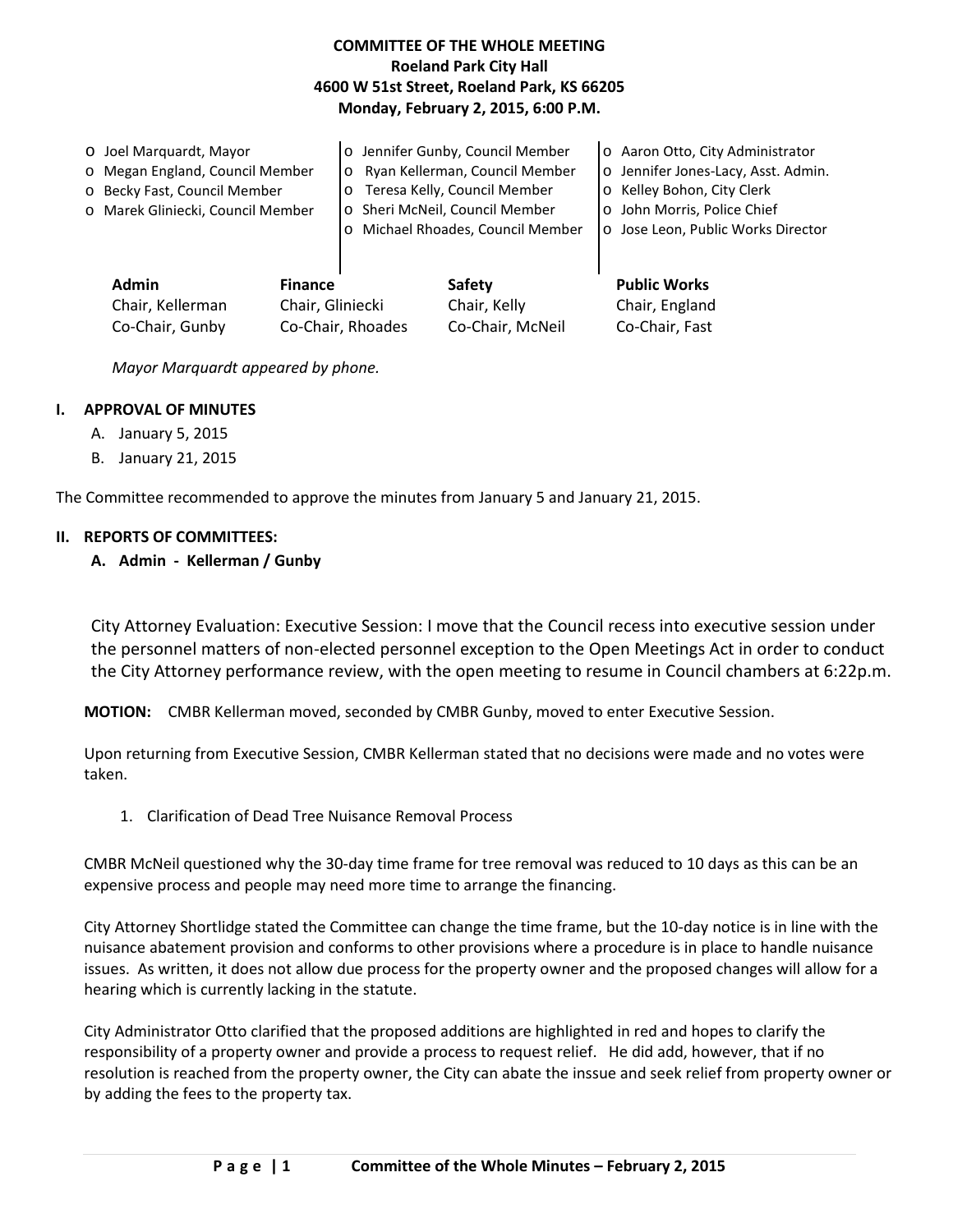CMBR Gunby questioned the abatement process and if the fees assessed by the City were sufficient. She mentioned that currently for the City to mow a resident's yard, the fee is cost prohibitive to encourage this practice. City Administrator Otto responded that mowing is billed by the hour and there is currently a schedule of fees. City Attorney Shortlidge stated the City's intent is to collect the funds it has expended and this is not a money making enterprise for the City.

CMBR McNeil asked for clarification on a homeowner's responsibility for plantings put in by the City and their maintenance noting that currently the language reads it is the property owner's responsibility if the plantings are adjacent to the private property.

The Committee then turned to a discussion about long-term maintenance of the City's trees. City Administrator Otto commented that funds for tree trimming and maintenance were removed from the budget in 2011 for 2012. He added with the upcoming budget discussions, this could be an an opportunity for the Council to make recommendations to add money back into the budget for tree maintenance.

CMBR Rhoades inquired as to the amount of work needing to be done on the trees just pertained to growth that would interfere with traffic signage and lights. Mr. Otto stated that currently canopy issues around street lights are what is done, but could seek estimates on a section by section maintenance for the City.

The Committee then continued their discussion of funding tree maintenance, the timing and a homeowner's responsibility.

City Administrator Otto noted the three options at the conclusion of the discussion.

Leave the language as it with the clarifications that on occasions the City will need to contact an adjacent property owner for trimming or some kind of maintenance work or tree removal.

Leave the language as it, but add money in the budget and the City will perform the work and not disturb the property owner. This would be similar to how the City currently treats sidewalks in the City.

Completely rewrite to make the City responsible for all maintenance and put money in the budget to handle the growth of the trees.

CMBR England stated the item needed to move forward with the changes presented and if money became available, it could be used for further maintenance.

CMBR Kellerman wanted to leave the language as is, but wanted money back into the budget for tree trimming.

CMBR Kelly said the Committee needed to proceed with the changes where it delineates the duty of the Emerald Ash issue. She also would like staff to look at the option of adding a quadrant-type into the budget discussion.

CMBR Fast stated the maintenance issue should be a part of regular budget discussions for the Public Works Department.

CMBR Kellerman asked for and received a recommendation to have staff make the recommended changes to the ordinance.

There was Committee agreement to discuss tree maintenance funding in the 2016 budget talks.

City Administrator Otto said the issue involving the tree on Canterbury still needed to be resolved. CMBR Kellerman reminded the Committee that on December 15<sup>th</sup> the Council voted to have Public Works take down the tree and bill the property owner.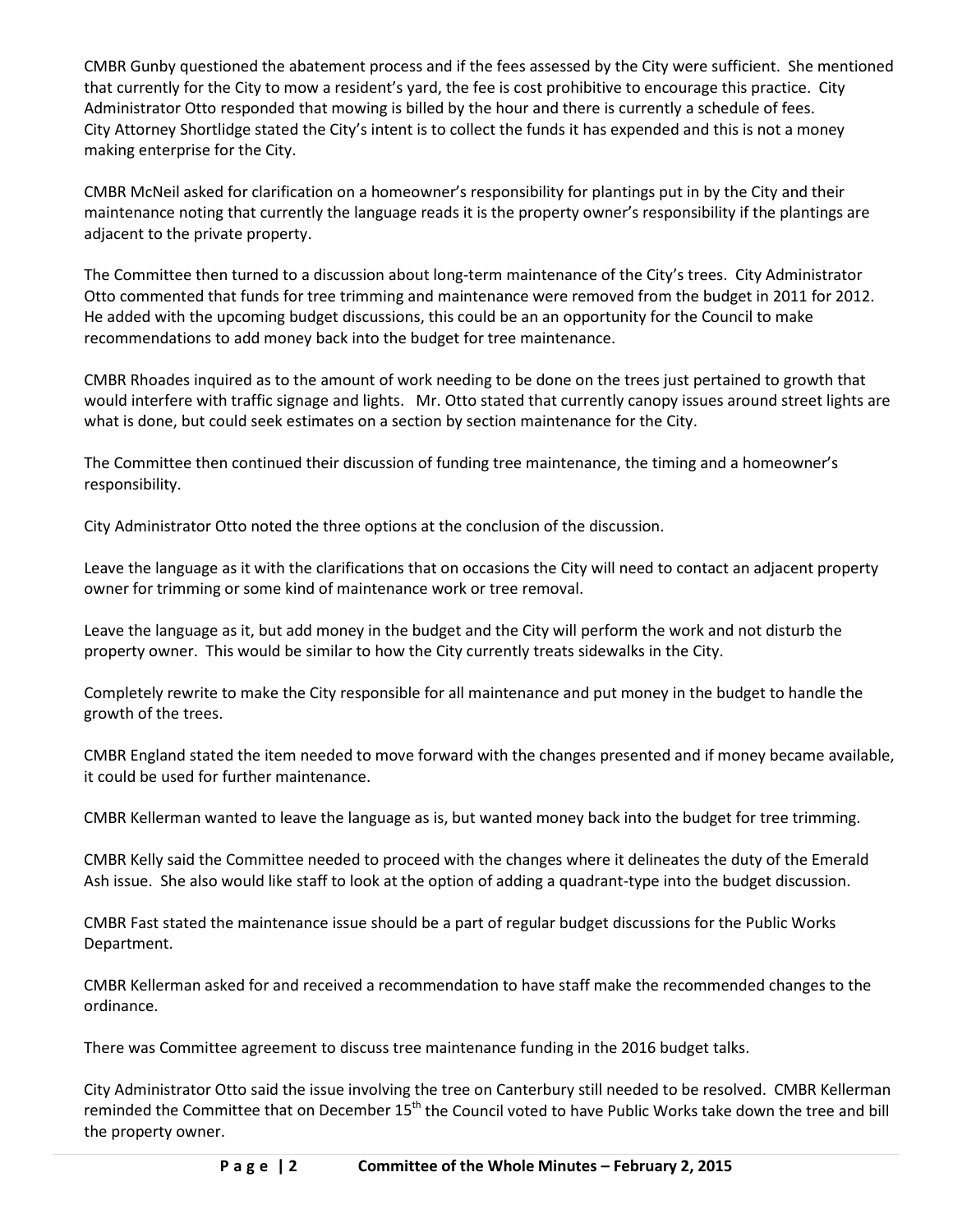City Attorney Shortlidge stated a new process can start once the changes take effect to assess the cost against the property who has a right to ask for a hearing.

Jennifer Jones-Lacy quantified the hours and time spent on the bids, quotes, letters are in line with what the City is charging. She added the focus is on the actual time spent and believed there was a state statutory requirement with regards to the amount of fees charged on top of actual cost.

2. Location of Solid Waste Containers

City Administrator Otto noted the location of solid waste containers is a property maintenance issue and current Ordinance 602, adopted August 1993 states, "All containers shall be screened in such a manner that they are not visible from any street or roadway except when placed in position for pickup." After research of other cities and discussion of various options it believed there are three options available:

- Place trash receptacles so as not to be visible from the street
- Screen the containers to be placed behind the property setback.
- Containers could be seen from an angle, but not directly in view of the front of the house.

CMBR Gunby inquired as to whether there were any requirements as to dimensions and materials used in the screening of containers.

City Administrator Otto noted that enforcement is difficult as trash cans move easily, therefore, resetting the clock, but could issue a fine for a repeat offense. CMBR Gunby stated if a fine were to be issued, that it be issued to the owner of the property and not the property itself as ownership may change.

The Committee discussed the placement options of trash receptacles and if a resident was cited, they would be given an opportunity to fix it. There was also a discussion of hardship possibilities.

City Administrator Otto stated that Town & Country Disposal has larger receptacles if a resident needs them. He also added that they will help the elderly by taking their trash to the street and returning the container. He said this is a great service they provide, but it does not deal with the location issue.

The Committee recommended to keep the current ordinance.

The Committee then recommended to have staff look into hardship issues, issuing notices and tickets will be addressed at a future meeting.

- 3. Super Pool Pass Agreement and Swim Meet Letter of Understanding there was general agreement to move the Super Pool Pass Agreement and Swim Meet Letter of Understanding to the next city council agenda under the consent agenda.
- 4. City Administrator's Report
	- a. Goals Review

City Administrator Otto reported that he worked with Mayor Marquardt and CMBR Gliniecki at the request of the Committee to clean up and update goals. This update included to separate the monetary goals, those completed and the ones to be discussed. The Committee discussed the prepared spreadsheet and noted items to be discussed at future meetings.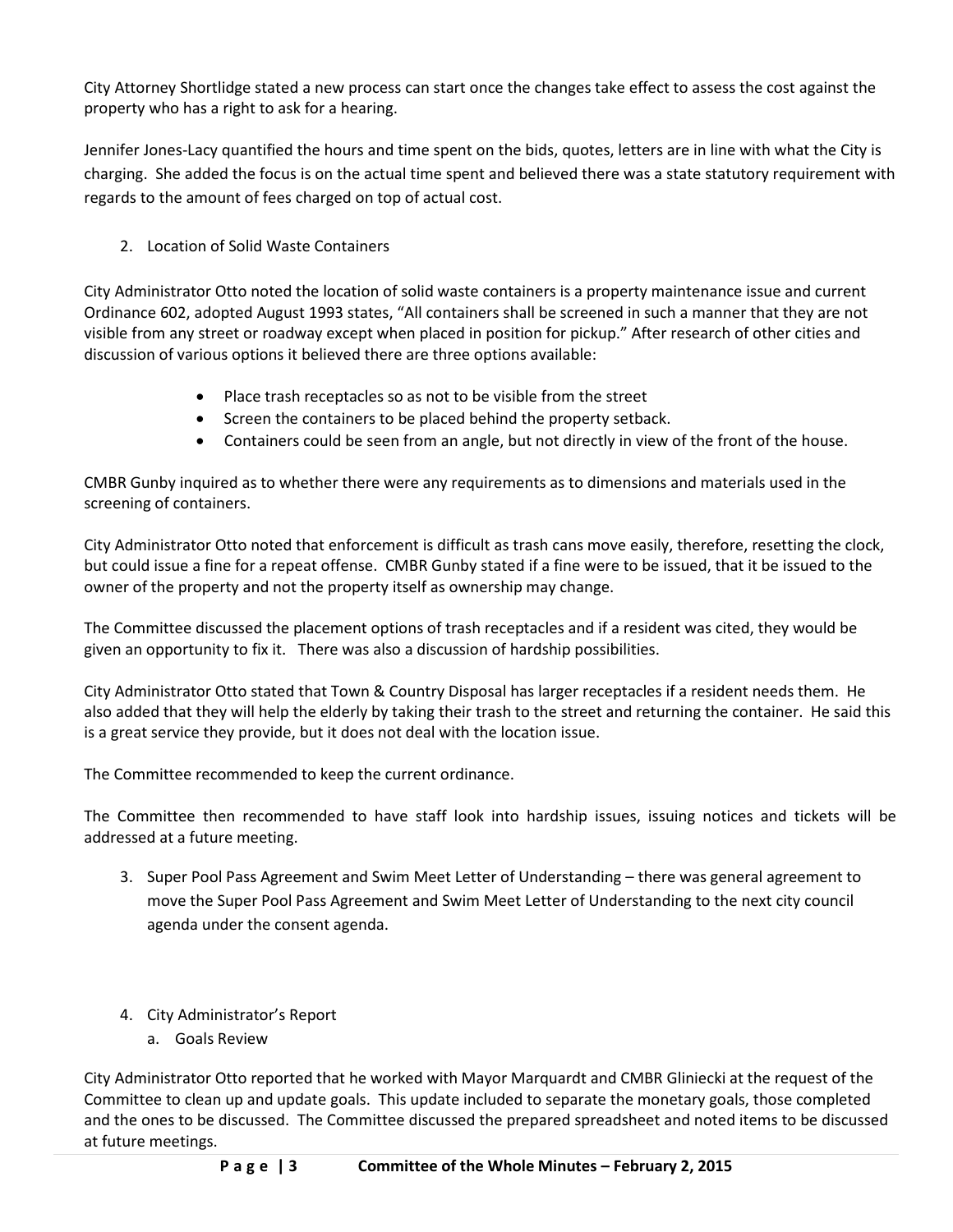b. Northeast Johnson County Chamber Legislative Platform

City Administrator Otto felt that the changes were a balanced proposal from the Chamber. He added it seemed they really appreciate the partnership of the public and business sectors working together.

Mr. Otto also pointed out updates to City website for the Council to create an action item.

Mr. Otto reminded the Committee that three years ago a codification process was started and largely completed in February 2014. New ordinance will be updated in to the City Code on a quarterly basis. This use to be completed every 7 or 8 years.

## 5. Procedures Discussion

CMBR Rhoades initiated the discussion stated that the length of time allowed for citizens to speak at Committee of the Whole and Council should be longer and felt it was rude how their comments were cut off.

CMBR England stated that Committee of the Whole meetings are a chance is the Committee to discuss items. Constituents do have the opportunity e-mail, call, or reach out to their Councilmember in a number of ways. She added that five minutes to speak at Council meetings was sufficient.

CMBR Gunby stated she didn't see any need for changes and length of time for public comment should be consistent with all speakers.

There was Committee agreement to leave the citizen comment time alone.

6. Procedures of the Contract Negotiations Ad Hoc Committee

CMBRS Kellerman and Rhoades stated the Committee of the Whole should review and approve a contract before being presented to a contractor.

CMBR Gunby said the Committee of the Whole does vote on the contract to approve, but the evaluation and negotiations are conducted by the ad hoc committee. She felt that after the current negotiation process is complete, then that would be the appropriate time to review the contract negotiation process.

CMBR Fast stated the Committee of the Whole should know the contractor's terms, and the ad hoc committee is not authorized to present anything to the contractor when it has not been agreed to by the entire Committee.

CMBR Kelly stated the Committee of the Whole charged the negotiating committee for this contract, but would be open to future discussions after this contract is complete.

CMBR Gunby noted that a redline was being presented to the contractor and final approval would be by the Committee of the Whole.

CMBR Rhoades reiterated his request to be part of the negotiation process.

CMBR Kelly called the question to which the Committee agreed 6-3.

CMBR Kelly asked for and received a recommendation to move forward with the process already in place and to review the process after this contract is complete. The Committee agreed 5-4.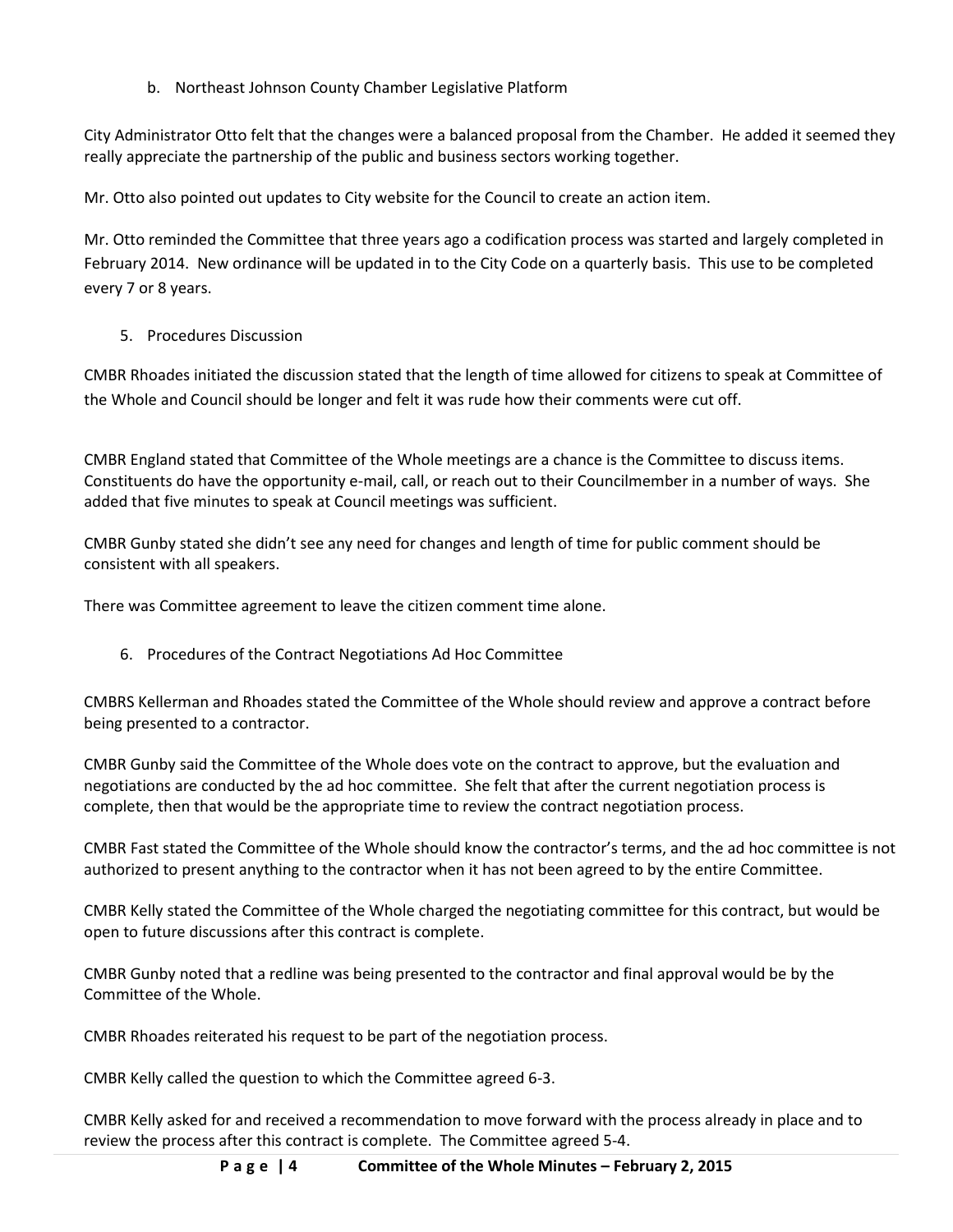## *Public Comment*

*Linda Mau*: Ms. Mau spoke to the limits of the ad hoc committee.

7. Quarterly Community Forum Agenda Discussion

CMBR Fast and CMBR McNeil noted the topics to be discussed at the February 23<sup>rd</sup> Community Forum will include updates and programs at Cedar Roe Library and the Roeland Park Community Center. Mayor Marquardt will speak as to economic development, Gateway and the Northeast Cloverleaf projects.

CMBR England suggested having a representative from the property management company representing Walmart be available if possible.

CMBR McNeil noted that on January 21<sup>st</sup> at the Cedar Roe library, a comprehensive master plan group will be there and are asking for public input from 10-11:30. She asked her fellow Committee members to let the people in their wards know that Cedar Roe has support in City.

CMBR Gliniecki thanked Ms. Fast and Ms. McNeil for putting the Forum together.

8. Purchasing Policy Update

*To be discussed at a future meeting.*

9. Appeals Board for Property Maintenance and Code Board of Appeals

*To be discussed at a future meeting.* 

10. Rental Inspection

*To be discussed at a future meeting.*

### **B. Public Works- England/Fast**

1. Granada Park Improvements

City Administrator Otto stated that maintenance at Granada Park have been in the works for many months. The City Engineer has worked to put together an RFQ for updates to the park to include concrete work, repainting, resolving structural issues and bringing water to the facility by way of a water fountain. He also added that the sign denoting the park will be reestablished.

Jerry Johnson, city engineer, noted that there will be some upgrades to the park, but there will be a lot of improvements, reestablishing what was there, with new concrete and paint to the facilities. One item to be added will be a dual-level drinking fountain accessible for dogs and people. It will also be ADA compliant with regards to access from a paved concrete foundation standpoint. Because of the location of the fountain, a 2-foot diameter, 42 inch deep French drain will be installed. This will be monitored for proper drainage before taking steps to connect to a storm sewer.

Public Works Director Leon added the ramps in the skate park are going to be removed and replaced, and the black handrail will be paint stripped and repainted. The monument Granada Park sign will be set into concrete in the northeast corner for long term durability.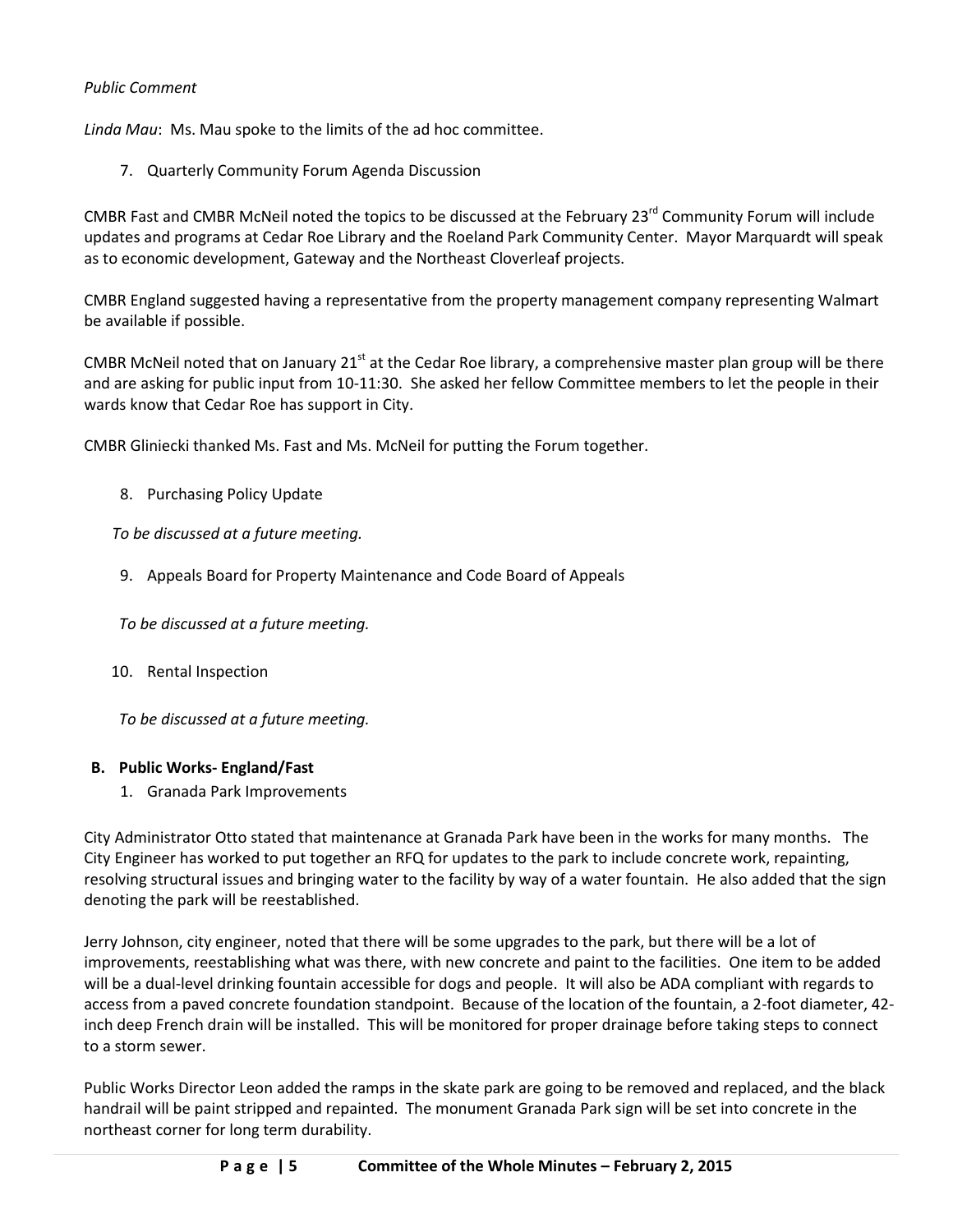There was Committee discussion for the funding of the project noting that \$150,000 in funds earmarked for Granada Park improvements are available from the McDonald's, City Hall TIF projects. There was also discussion of past concerns by McDonald's and QuikTrip with park patrons using their restroom facilities and drink refills, but felt having a fountain on site would mitigate the refill issue.

City Administrator Otto also noted that if extra funds were available they would look into replacing trash cans with a larger type and possibly adding more benches, trash cans, or picnic tables.

Mayor Marquardt and Mr. Johnson discussed the specifics of the concrete work of the ramp and stairs for ADA compliance as well as the drinking fountain, with the Mayor adding that many times he has seen where a manufacturer feels something is compliant, but is not according to federal regulations.

There was some discussion of redesigning the park to make it fresher. It was noted that the funds were for repairs and a redesign would be cost prohibitive. CMBR Gliniecki inquired as to the location of the fountain and Public Works Director Leon stated they will be between the existing sculptures at the park.

Mr. Johnson stated the school of thought is to get bids out earlier in the spring before the contractors have their work load for the summer. Getting the project finished earlier in the season will mean the park is out of service for a shorter period of time. There was some discussion about looking for grants to help supplement the project, but this could possibly delay the project for at least another year. The park is well used and it was decided to do the project this spring. The committee agreed to place the RFQ on the next council agenda.

# 2. Salt Dome Discussion

Public Works Director Leon discussed the collaboration with the City of Fairway on a salt dome. He noted the dome would be on Fairway's property, which is located in Roeland Park in the industrial park. Fairway has done initial research and the cost will be approximately \$39,000, half of the \$78,500 total cost. Mr. Leon discussed the current salt storage procedure of being covered by a tarp and having to be broken apart to be used. If there is snow, this makes it more difficult to access and adds labor time. Having a salt dome minimizes the freezing and will increase the City's capacity to store 700 tons of salt versus 150 to 200 tons of salt. There is a 30 year warranty with this particular type of structure and be minor maintenance costs for the foreseeable future. The City will also have access to the facility when needed. Salt purchases will be cheaper due to the ability of purchasing in larger quantities. This also makes the City more efficient in being able to treat streets before a weather event. The schedule is to have the salt dome in place before May.

CMBR Gunby suggested the possibility of selling ad space on top of the dome as it is a large area and would be visible to planes.

The Committee recommended to move this forward to the City Council Agenda.

# 1. Public Works Director Report

a. Department Mission Statement

Public Works Director Leon challenged his staff to state what the Public Works Department is, who they represent, both now and in the future and have and has created a mission statement for his department.

Mr. Leon remarked on some projects that his staff has been working on. They have cleaned up the islands on Roe, documenting what is there and what needs to be replaced. The trash bins in Nall Park have been replaced. The Public Works vehicles have been numbered and City emblems put on them. A lot of vegetation has been cleaned up at Cooper Creek, but some few items remain. Finally, all the ash trees in R Park have been removed.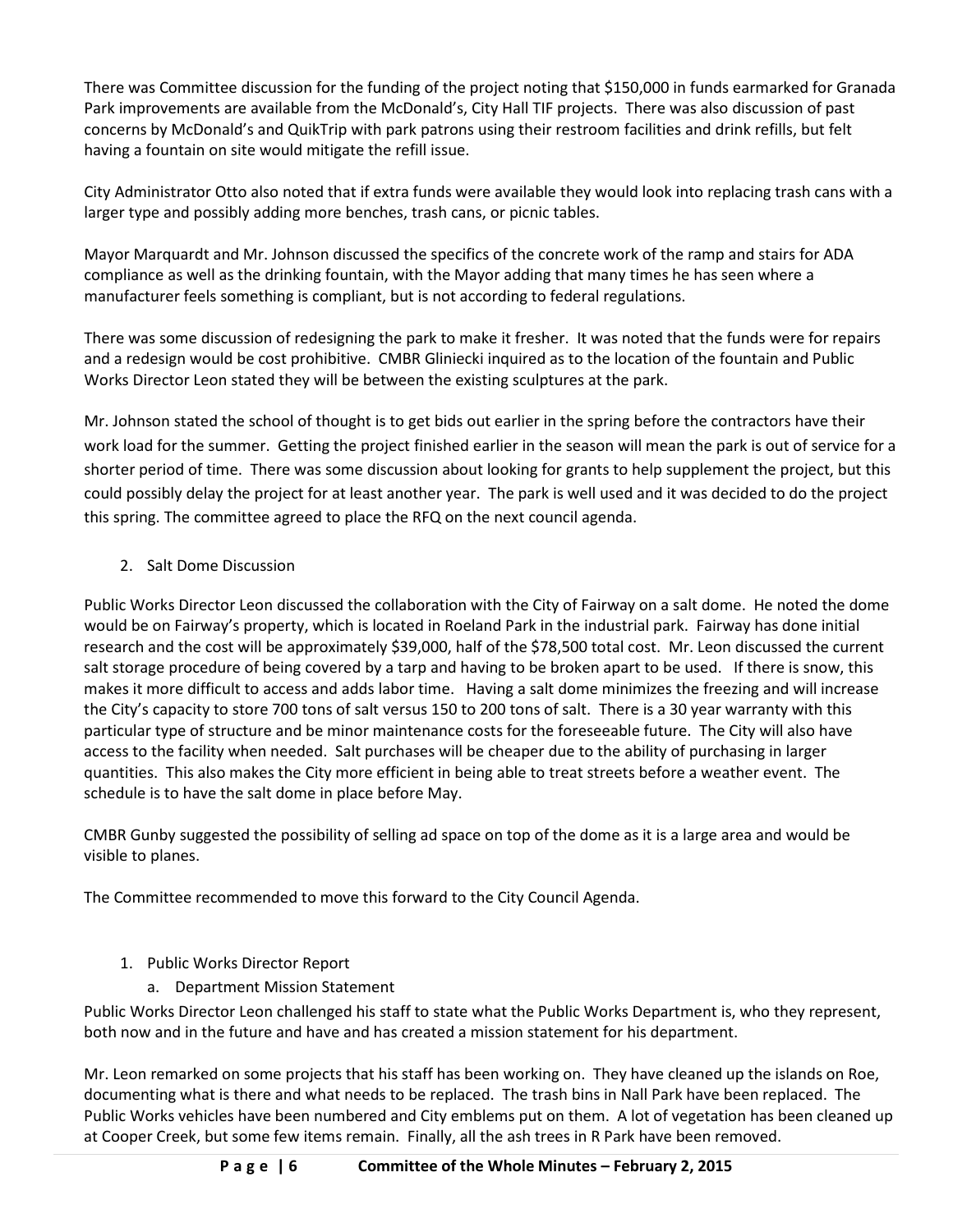# **B. Safety Kelly/McNeil**

1. 4<sup>th</sup> Quarter Safety Report

Police Chief Morris presented his Fourth Quarter Safety Report beginning incidents in the business district of the City. He noted that 2014 was the lowest fourth quarter in the past five years. The biggest problem is theft, mostly business related, from Walmart, Price Chopper and Lowe's. Assaults, domestic violence and batteries are slightly up over previous years. In comparing figures since 2010, robberies, burglary and thefts are lower over previous years. Overall 2014, compared to the last five years, for major incidents are down. Chief Morris clarified that the figures are reports of incidents, but the charges may not always be determined to be substantiated.

In 2014, there were 3,036 calls for service and over 2,700 citations were issued. Officers took 979 reports, made 346 arrests, responded to 151 accidents. Officers conducted 5,165 self-initiated activities which includes traffic stops, investigations, getting out of the cars and checking out a dispatch.

Morris reported there has been a lot of talk about stranger danger. He has reached out to the Shawnee Mission School police chief. The media is using terminology such as, "lurking near kids; accosted by a stranger; approached and stalked." After speaking with officers who investigate these calls, talking to the school district and with the principals, he stated Roeland Park does not have a stalker. He added these are suspicious activities by people that we're concerned about. Chief Morris strongly emphasized, "I will not waiver, period, for any child's safety in Roeland Park." If a juvenile, child or anybody says there is something suspicious, the Department will treat report as a real incident. That's the way the school district does things and teaches the kids to report it, that if something does not look right, they should report it. Anything perceived to be stranger danger type situations, the police department takes it serious whether it turns out to be or not. He added that over the last week there have been five incidents in the Shawnee Mission School District where kids have reported stranger danger, noting that no child has been harmed.

Morris stated he realized the Council passed ordinance allowing Pit Bulls, and his department will work with Animal Control on what Council wants and how it's to be enforced. He did add that his department will take care of any animal complaint the best they can regardless if it's a Pit Bull or not.

Chief Morris has received calls regarding ATM theft in the City, noting that the investigation is continuing. Roeland Park is not the only community in the area to be affected by the organized crime ring out of Texas. They were fortunate, however, to recover the van for the veteran at no cost to him.

Chief Morris noted that only one car has been stolen in Roeland Park this winter. He added that five cars had been stolen today in Johnson County, three in Overland Park and two in Merriam. He noted that on January  $7^{th}$  and  $8^{th}$ , 36 cars were stolen in one 24-hour period in the Metro, but none were from Roeland Park.

Chief Morris further clarified misinformation he has been receiving. First, there is no arson in Roeland Park. There have been no bombs were found at Walmart. Nationally Walmart as a company receives a lot of bogus bomb threats. The decision to evacuate the store was done by Walmart's corporate security.

He was pleased with the City's Block Captain and House Watch Programs noting that crime is down and everyone is doing a good job. He expressed his appreciation of the support from Council and citizens. He was very grateful to the Council for their support through equipment, raises, anything that he has needed. In return, he and his department will not waiver for the public's safety.

The Neighborhood Watch signs designed by the Mayor are printed and will be installed soon.